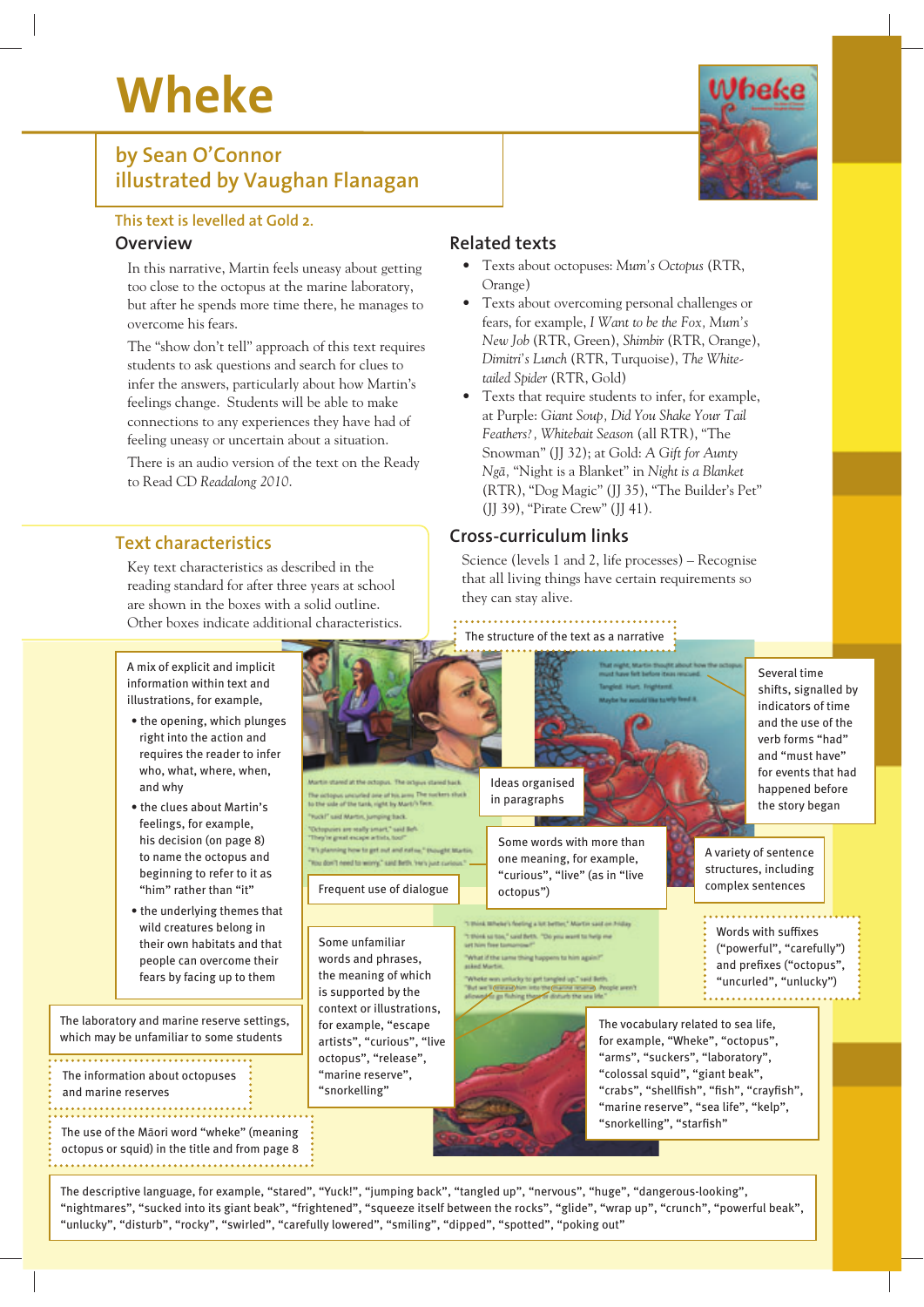#### **Suggested reading purpose**

• To find out how Martin's feelings about the octopus change

#### **Setting a learning goal**

*(What opportunities does this text provide for students to learn more about how to "read, respond to, and think critically about" texts?)*

To meet the reading purpose, students need to draw on a range of comprehension and processing strategies, often simultaneously. The strategies, knowledge, and skills below link to *The Literacy Learning Progressions.* Select and adapt from them to set your specific learning goal. Be guided by your students' particular needs and experiences: who they are, where they come from, and what they bring (*Reading and Writing Standards for Years 1–8*, Knowledge of the learner, page 6).

This text provides opportunities for students to*:*

- ask questions and search for answers
- "read between the lines" and make inferences
- track the sequence of events (summarise) using indicators of time and verb forms as clues
- use clues in the text to help visualise the author's descriptions
- use word-solving strategies to decode and work out the meanings of unfamiliar words and phrases
- identify the main ideas (underlying themes) of this text.

#### **Introducing the text**

- Look at the cover and tell the students the title. Prompt them to work out what "Wheke" means and use their prior knowledge to establish what language it is, for example, their knowledge of the "f" sound for "wh". Discuss how the octopus might have become caught in the net.
- Ask the students to share what they know and think about octopuses or squid.
- Don't share the specific reading purpose and learning goal at this point. Tell the students that this author uses a "show don't tell" approach so that they will need to ask questions and make inferences. Prompt them to recall another text they have read recently (this could be a guided text or one that you have read to them) that has required them to infer.

#### **Reading the text**

Below are some behaviours you could expect to see as the students read and discuss this text. Each example is accompanied by instructional strategies to scaffold their learning. Select and adapt from the suggestions according to your students' needs and experiences.

**The students ask themselves questions and search for information (both explicit and implicit) to help them make inferences about what is happening and how Martin's feelings are changing.**

- Set a purpose for reading page 2. For example, *As you read, ask yourself questions about what is happening.*
- Ask the students to share their questions (for example, who, what, where, why) then read page 3 to look for clues to the answers. Encourage them to also refer back to page 2. For students who may need more support, especially English language learners, you could model how to find the answers by using an enlarged photocopy of the page and circling or underlining the relevant sections.
- Discuss the students' inferences and the evidence for them.
- Focus on the clues to how Martin's feelings change and share the overall reading purpose and learning goal.
- You can continue in this way, stopping after each double-page spread to discuss the students' questions and inferences or have the students read and discuss the text with a partner. There are opportunities for students to ask themselves some key questions at the end of page 5 ("What will Martin decide?") and on page 10 ("Why was Beth watching Martin's face?"). If necessary, prompt them to notice by asking: *What question is in your mind here?*
- When the students have read the text, construct a chart together that tracks how Martin's feelings have changed and what evidence they used for their inferences. A partially completed example is given below.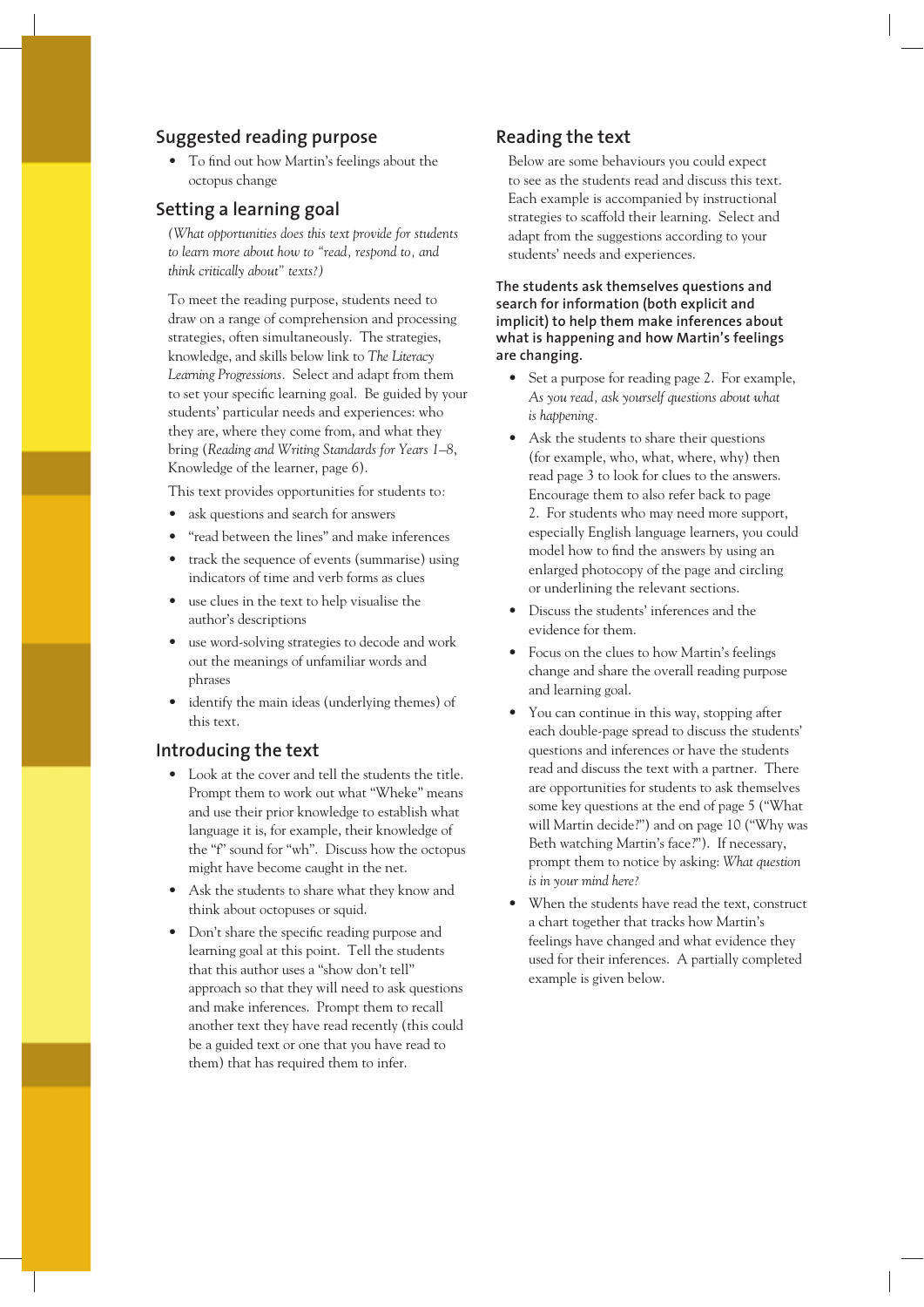| Pages   | How was<br>Martin feeling?                                                                | What clues did<br>we use to infer<br>this?                                                                                                                             |
|---------|-------------------------------------------------------------------------------------------|------------------------------------------------------------------------------------------------------------------------------------------------------------------------|
| $2 - 3$ | scared                                                                                    | the illustration<br>He said, "Yuck!"<br>and jumped<br>away from the<br>tank.<br>He thought the<br>octopus wanted<br>to eat him.<br>We think<br>octopuses are<br>scary. |
| 4       | a bit nervous<br>about seeing<br>the octopus<br>really scared<br>of the colossal<br>squid | the first<br>sentence<br>"Martin had<br>been having<br>nightmares"                                                                                                     |

• Revisit the learning goal and support the students to summarise how they met it, for example, how they formed and tested a hypothesis or made an inference. *What clues did you put together?*

**The students identify and discuss the main ideas (underlying themes) of this text – that people can overcome their fears by facing up to them and that wild creatures belong in their natural habitat.**

- Prompt the students to consider the main ideas by asking *What do you think Martin learnt about himself in this text?* You could discuss how Beth supported him in getting him to overcome his fears. The students could make connections to *The White-tailed Spider* (RTR, Gold), which uses a similar strategy to try and overcome people's fears.
- Prompt the students to consider the other main idea by asking *Why didn't Martin investigate the arm poking out (on page 12)?* or why Beth wanted to set Wheke free rather than keeping him in the laboratory for people to come and see.

#### **The students track the sequence of events (summarise) using indicators of time and verb forms as clues.**

• After reading pages 2 and 3, direct the students to focus on the second sentence on page 3. Support them to notice the significance of the verb "had" by asking them to recall the events so far (the octopus getting tangled in the net,

Beth rescuing the octopus and taking him to the laboratory, and Beth inviting Martin and his mum to visit), and then to put them in sequence. *How do you know this is the right order?* Explain the use of the verb "had" to refer to something that happened quite a while ago rather than recently.

- Then have the students read page 4 and repeat the same steps (identify the events and put them in sequence). They could do this as a think, pair, and share task. Clarify that page 5 returns to the present situation in the laboratory. Draw out the idea that page 4 is like an insight into Martin's thinking (a large "thought bubble"). There is another insight into Martin's thoughts on page 6.
- Tell the students to also look out for indicators of time (for example, "That night") to help them clarify the rest of the sequence of events.

#### **The students use clues in the text to help them visualise the author's descriptions, for example, how the octopus moves and eats.**

- Model a think-aloud. For example (on page 2): *The word "uncurled" is helping me think about how the octopus moves its arms. The illustrations are also helping me build a picture of the octopus moving in a smooth, flowing way.*
- Prompt the students to look on page 8 for more clues about how the octopus moves ("squeeze itself between the rocks", "they don't have bones", "glide"). They could move their own arms as if they didn't have bones.
- Have them read the fourth paragraph on page 8 (and refer to the illustration) to clarify how the octopus ate his food.

**The students use word-solving strategies (for example, using grapho-phonic information, knowledge of word structure, and context, or looking for synonyms) to decode and/or work out the meaning of unfamiliar or confusing words and phrases.**

- Prompt students to break up multi-syllabic words into chunks or syllables, for example, "oct-o-pus", "lab-or-a-tory", "re-lease", "careful-ly", "star-fish". You can model this on a whiteboard.
- Have the students think, pair, and share about the meaning of "escape artist" on page 2. Clarify that "artist", as well as referring to someone who creates art, can mean someone who has a particular skill. (Page 8 offers clues as to why an octopus is so good at escaping.)